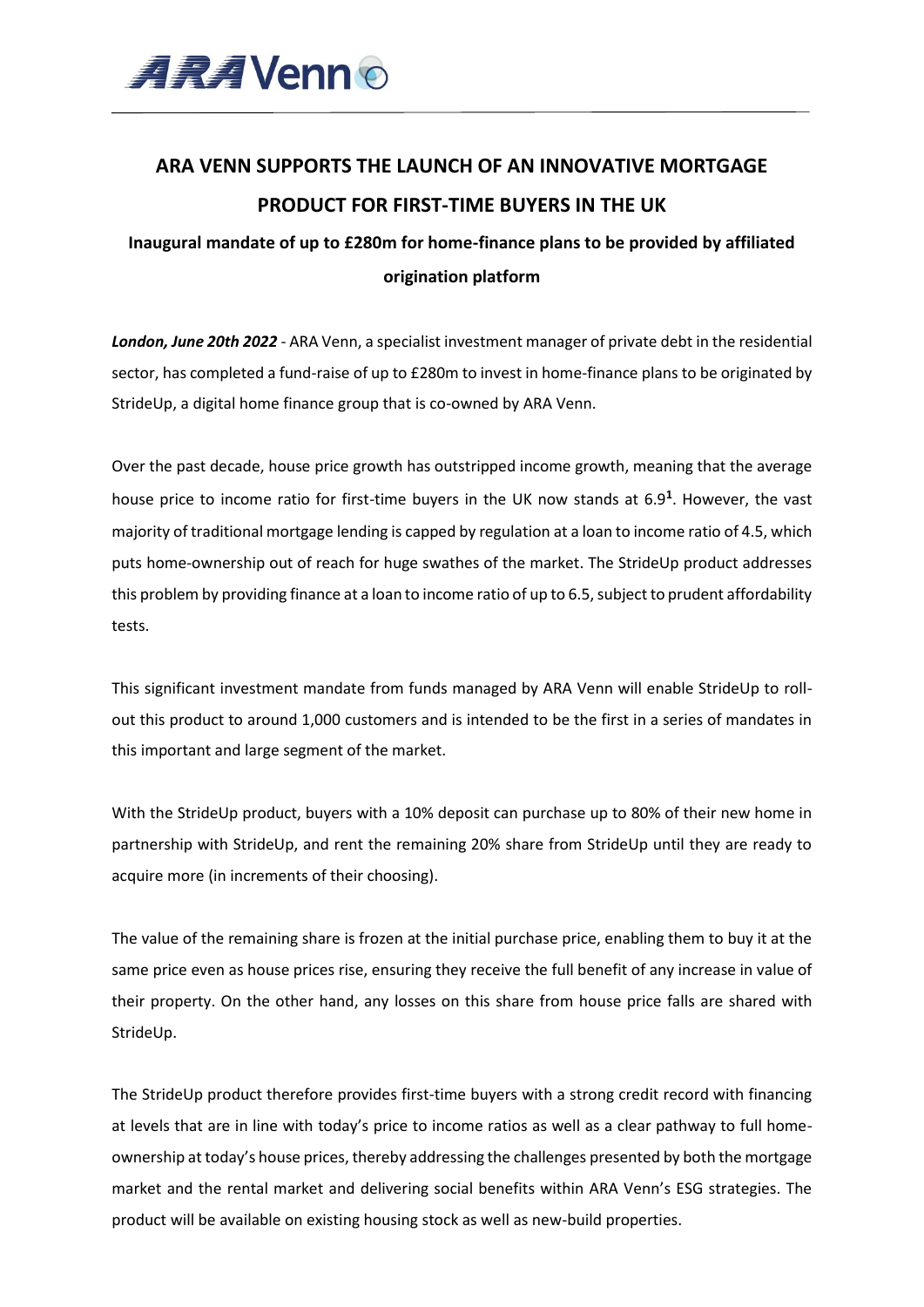StrideUp has developed a digital platform covering the end to end buying process. Getting a mortgage is often both a stressful and confusing experience for first-time buyers; by investing in its technology, and building automated solutions for its onboarding, application and approval processes, StrideUp hopes to significantly speed up and simplify the process for its customers.

The product draws on elements of the UK Government's successful Help to Buy Equity Loan scheme which has supported the purchase of over 350,000 homes with loans worth £22 billion since 2013<sup>2</sup>. The timing of its launch is highly relevant given the Government's recently stated plans to close that scheme to new applications on October 31st this year.

ARA Venn manages funds for a diverse range of government entities, global institutions and private investors. Among other private debt strategies, the firm is also delivering the UK government's £3 billion Affordable Homes Guarantee Scheme to provide cost-effective long-term financing to registered providers of affordable homes.

**Gary McKenzie-Smith, Managing Partner, ARA Venn said:** "The UK first-time buyer market has been crying out for new solutions for a long time. The situation has been exacerbated by the pandemic as house prices continued to grow and people want more space while the traditional mortgage market has failed to evolve."

"We are delighted to have partnered with StrideUp and look forward to working with their dynamic team to deliver an innovative mortgage product that will enfranchise many customers who are effectively shut-out from the market and provide the attendant benefits of home-ownership to families, communities and wider society."

**Sakeeb Zaman, Co-founder and CEO of StrideUp commented:** "StrideUp's mission is to build a more affordable and accessible way for first-time buyers to get on the housing ladder and that has never been more relevant. With surging house prices and constraints on traditional mortgage lending, deposits are often falling short, and at the same time people are spending more on rent and living costs. With this new funding deal, StrideUp is uniquely positioned to offer a genuine alternative. We're excited to be partnering with investors who share our vision of building a fairer and more accessible housing market."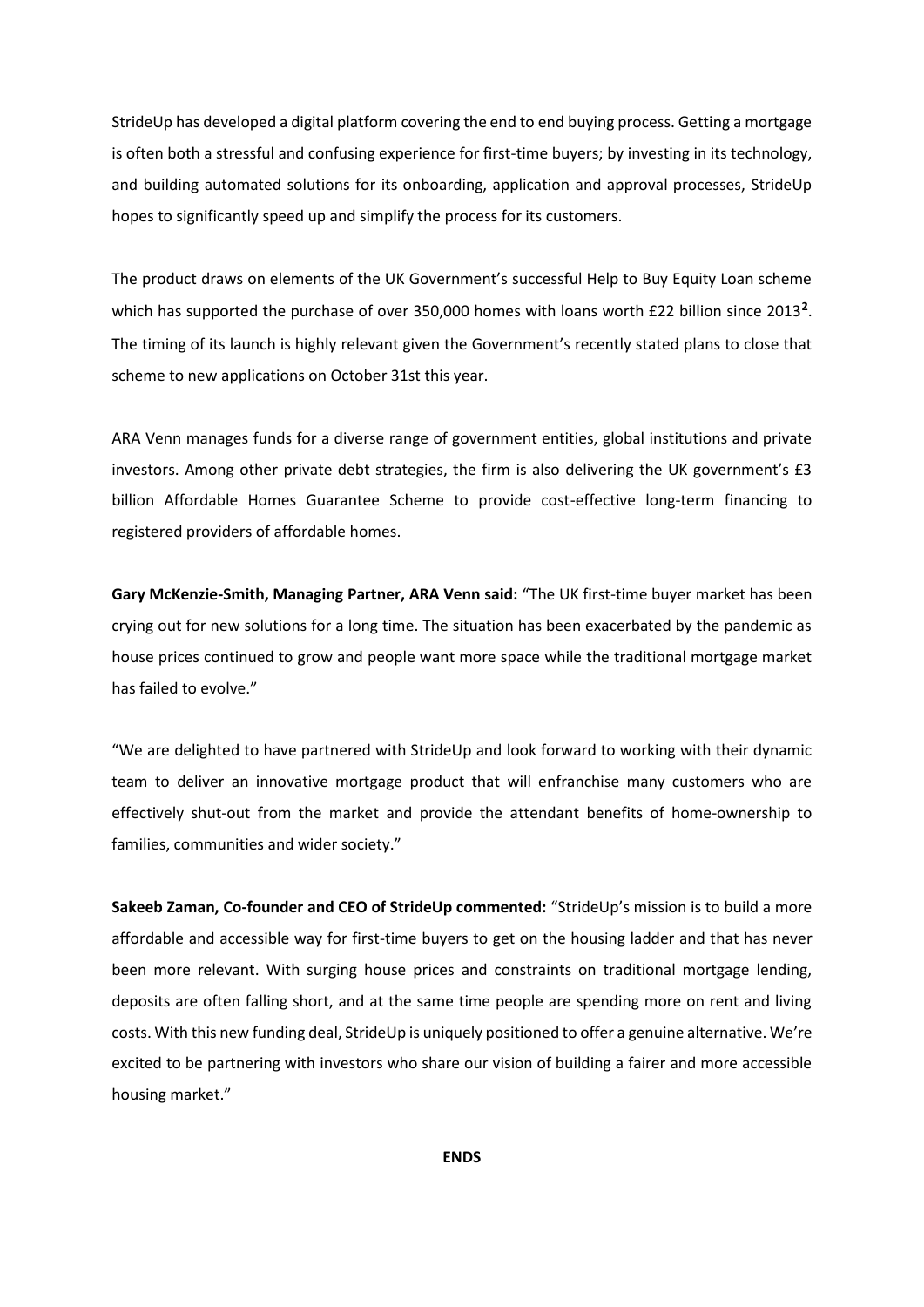#### **Notes to Editors**

1. <https://www.lloydsbankinggroup.com/media/press-releases/2022/halifax/halifax-first-time-buyer-review-2021.html> and [https://www.lloydsbankinggroup.com/assets/pdfs/media/press-releases/2021-press-releases/halifax/2021.01.22](https://www.lloydsbankinggroup.com/assets/pdfs/media/press-releases/2021-press-releases/halifax/2021.01.22-halifax-first-time-buyer-review.pdf?optoutmulti=0:0%7Cc1:1%7Cc3:1%7Cc5:1%7Cc4:1%7Cc2:1&optmessage=1) [halifax-first-time-buyer-review.pdf?optoutmulti=0:0%7Cc1:1%7Cc3:1%7Cc5:1%7Cc4:1%7Cc2:1&optmessage=1](https://www.lloydsbankinggroup.com/assets/pdfs/media/press-releases/2021-press-releases/halifax/2021.01.22-halifax-first-time-buyer-review.pdf?optoutmulti=0:0%7Cc1:1%7Cc3:1%7Cc5:1%7Cc4:1%7Cc2:1&optmessage=1) 2. <https://www.gov.uk/government/news/350000-households-supported-to-buy-a-home-through-help-to-buy>

#### **For more information contact:**

ARA Venn Corporate Development Catherine Riley [Catherine.Riley@ara-venn.com](mailto:Catherine.Riley@ara-venn.com) T +44 207 073 9350

#### **About ARA Venn**

ARA Venn (the trading name of Venn Partners LLP) ("the firm") is an investment manager in European real estate private debt. The firm specialises in creating investment products that provide investors with access to compelling risk-adjusted returns, whilst satisfying borrower demand for competitive, efficient and transparent loan product. ARA Venn serves the investment needs of a diverse range of government entities, leading global institutions and private investors. Founded in 2009, the firm has AUM and active mandates totalling in excess of £9.9 billion. With offices in the UK, Spain and an affiliate office in the Netherlands, ARA Venn comprises a team of experienced professionals that pull together credit origination, underwriting, liability structuring and risk management skills with a deep understanding of investor and borrower requirements.

ARA Venn is the credit subsidiary of ARA Asset Management Limited ("ARA") which is part of the ESR Group (the "Group"), APAC's largest real asset manager powered by the New Economy and the third largest listed real estate investment manager globally. With over US\$140.2 billion in total assets under management (AUM), the Group's fully integrated development and investment management platform extends across key APAC markets, including China, Japan, South Korea, Australia, Singapore, India, New Zealand and Southeast Asia, representing over 95% of GDP in APAC, and also includes an expanding presence in Europe and the U.S. It provides a diverse range of real asset investment solutions and New Economy real estate development opportunities across its private funds business, which allow capital partners and customers to capitalise on the most significant secular trends in APAC. ESR is the largest sponsor and manager of REITs in APAC with a total AUM of US\$45 billion.